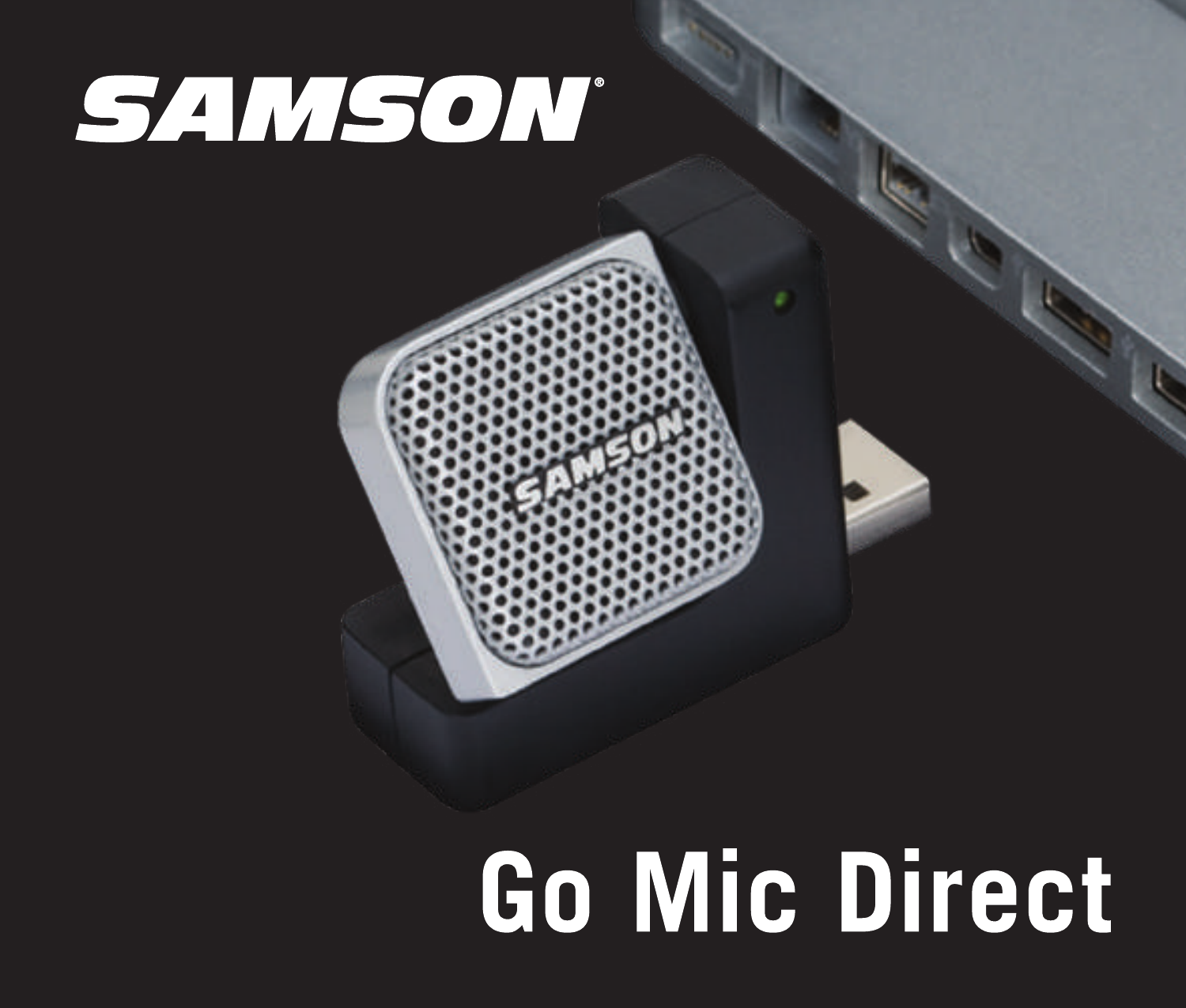## **Introduction**

Congratulations on your purchase of the Samson Go Mic Direct portable USB microphone. The Go Mic Direct represents the culmination of Samson's history of building world-class microphones, and is a product of Samson's position on the leading edge of digital microphone technology.

Go Mic Direct offers convenient plug-and-play operation, as its ultra-compact design plugs directly into your computer's USB port. In addition, Go Mic Direct is compatible with iPads and iPhones (4S and later) using Apple's Lightning USB Camera Adapter or Camera Connection Kit (30-pin), making it a great tool for mobile podcasts, popular speech to text software and field recording.

The Go Mic Direct is the ideal computer-based solution for capturing stunning audio on-the-go. Perfect for podcasting, recording music and sound for YouTube videos, Go Mic Direct's range of functionality also compliments Skype, FaceTime and voice recognition software applications.

Samson's Sound Deck audio software (available as a free download from www.samsontech.com) expands the functionality of the Go Mic Direct by enabling digital noise reduction which eliminates unwanted background noise such as an air conditioner or computer fan buzz. This paves the way for high quality VoIP communication.

Whether you're staying in touch with your family, recording a podcast, or your latest song idea, the Go Mic Direct is the simplest and most comprehensive solution for high-quality recording. Just plug it in and start creating!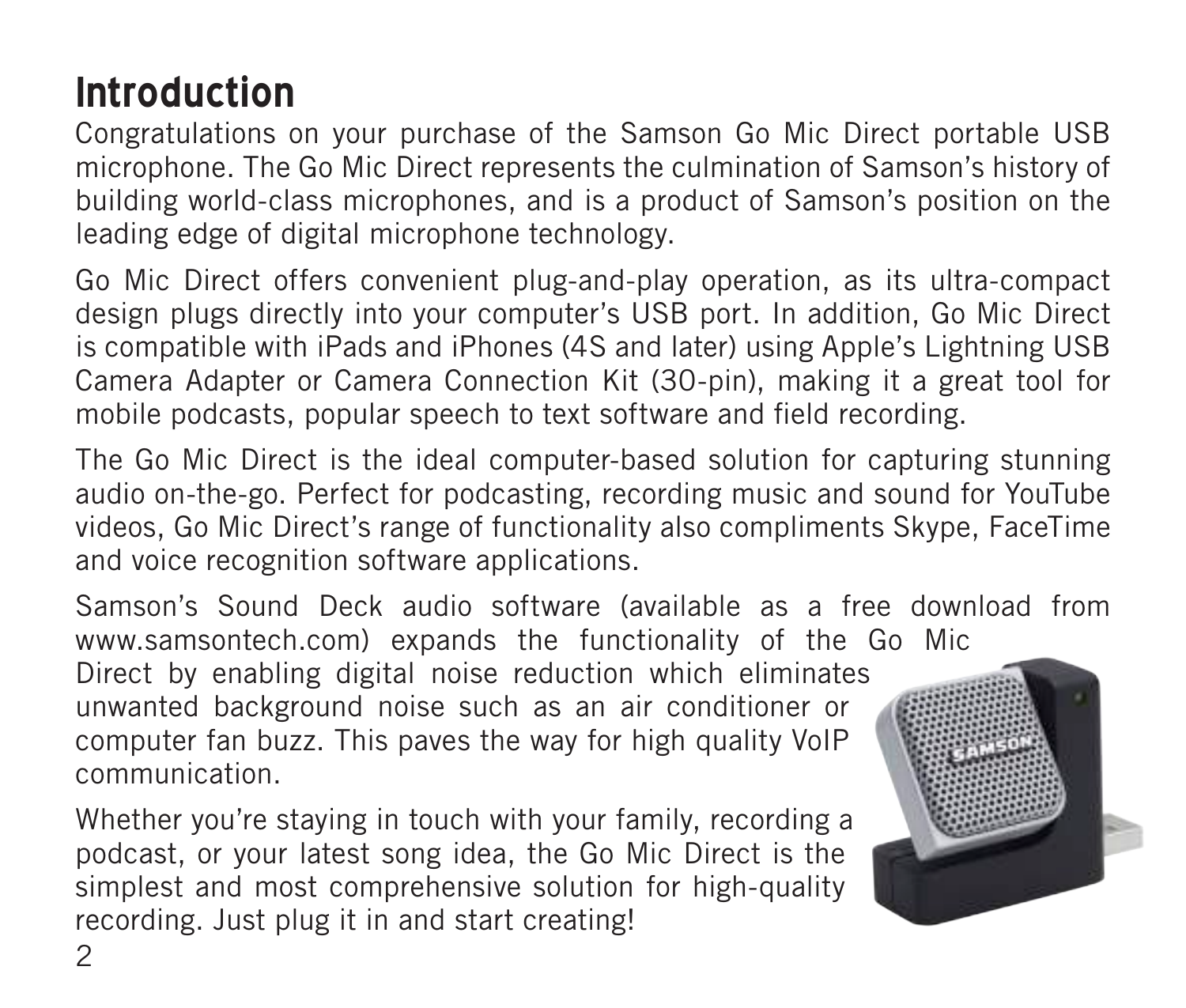#### **Microphone Call Outs**



#### **Status Light**

Two-color LED illuminates green to indicate power and flashes red when the input signal is clipping.

#### **Microphones**

Two studio quality microphone capsules, one facing each direction, for 360° audio capture.

#### **USB Connector**

Retractable USB connector for interfacing with your PC or Mac.

#### **Slide and Lock Mechanism**

Push then slide to extend or retract the USB connector. The USB connector safely locks away when it's not in use.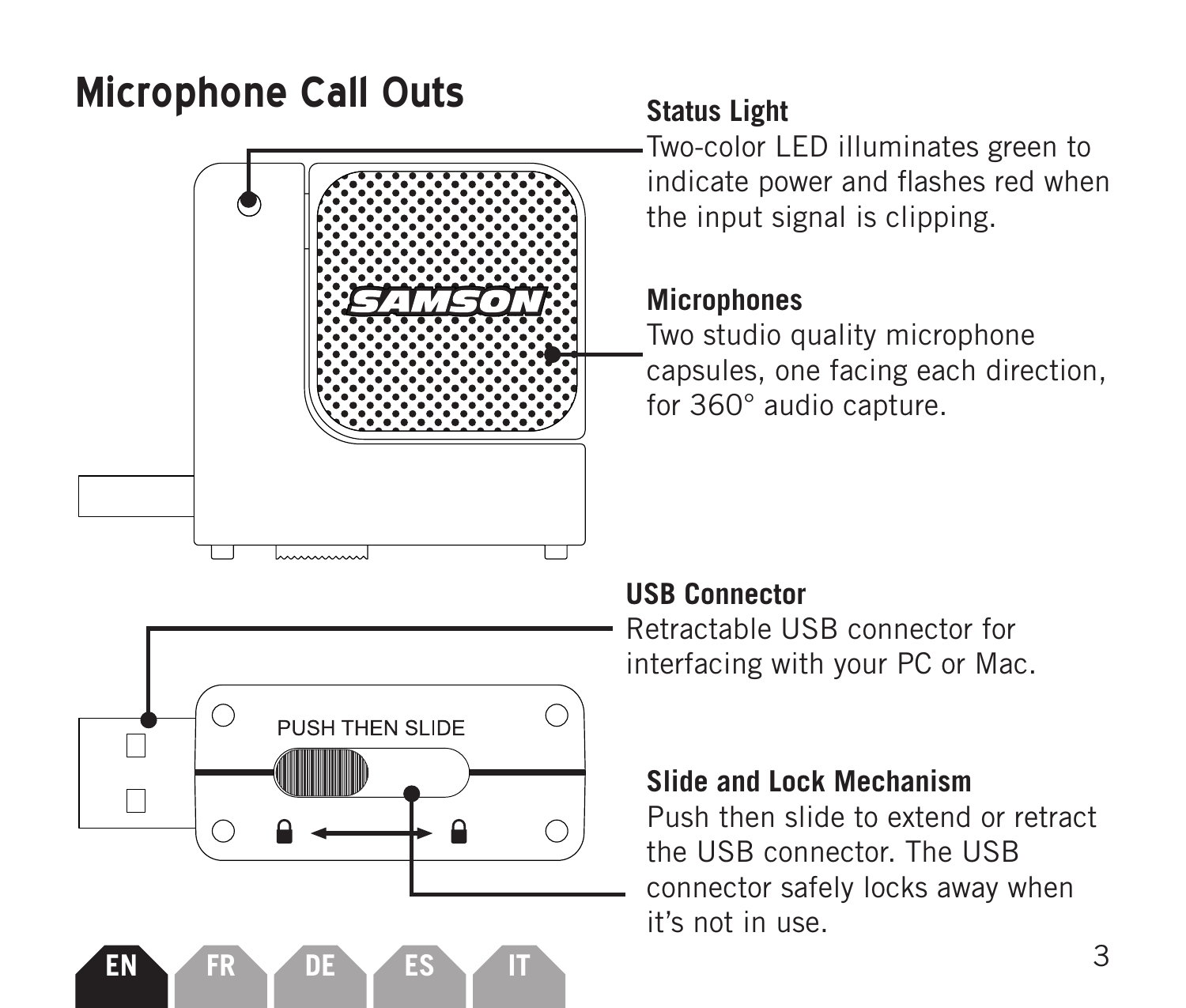## **Features**

- Ultra-compact design connects directly via USB and won't block surrounding ports
- Dual microphone capsules allow the microphone to pick up sounds plugged into either side of a computer keyboard
- Compatible with most any Mac or PC based Digital Audio Workstation.
- Unique design with integral USB connector makes the microphone extremely portable and ideal for most recording solutions, especially mobile laptop recording.
- Samson's free Sound Deck noise reduction software enhances the microphone's performance for clear audio reproduction making it ideal for voice recordings, conferences, or VoIP.
- Computer controlled Input Gain with Peak LED makes it easy to set the proper level and get a clean signal.
- The on-board, high quality AD converters with 16 Bit, 48K sampling rate provide high quality recording.
- Ideal for Skype, FaceTime, voice recognition software, podcasting, sound for YouTube videos, and recording music
- On the road, in the office or in a fixed installation, the solid construction makes the microphone a reliable audio tool, day in and day out
- Carry case included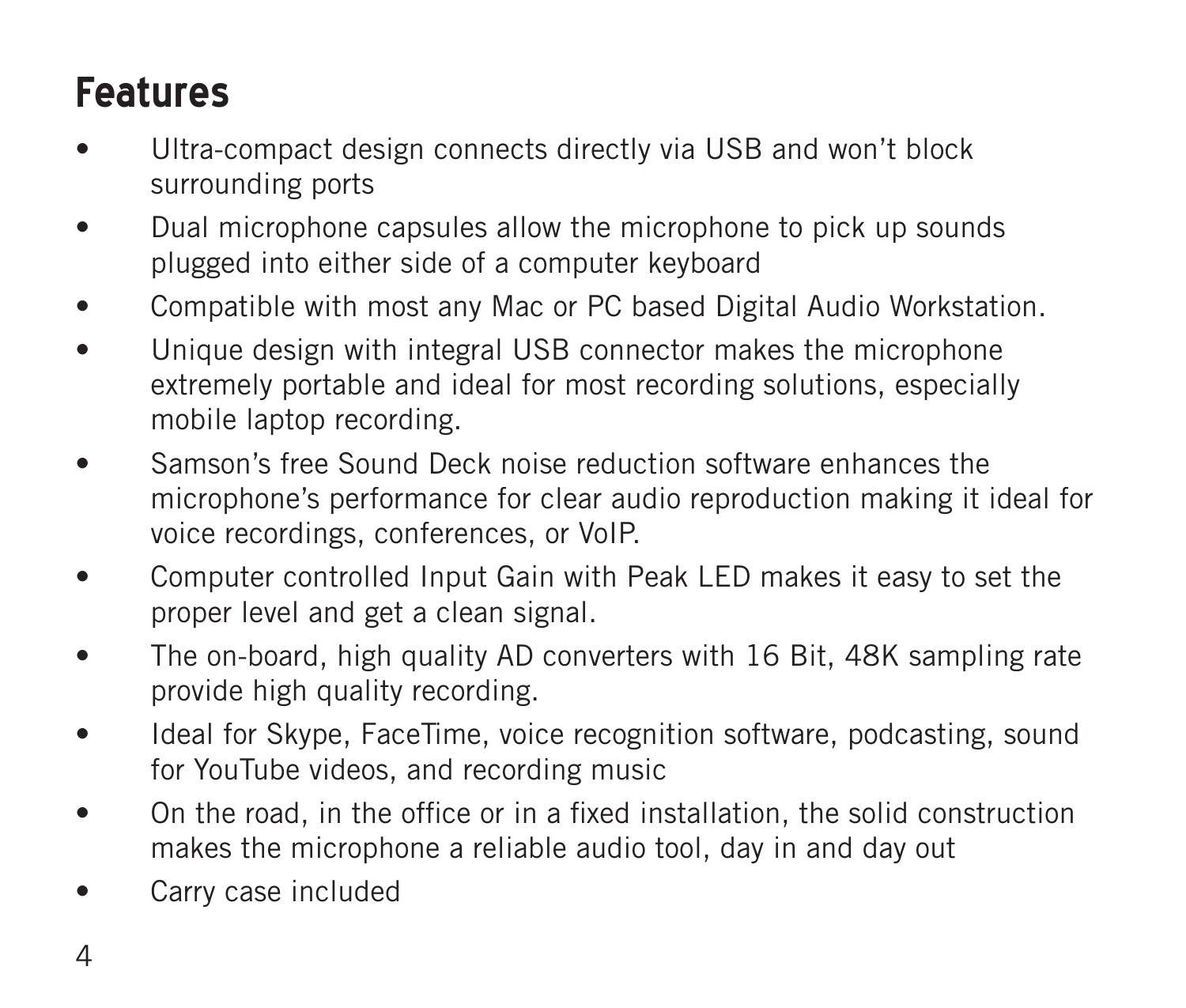#### **Quick Start**



Press and slide the button on the bottom of the Go Mic Direct to extend the USB connector. The USB connector will lock in place when fully extended.

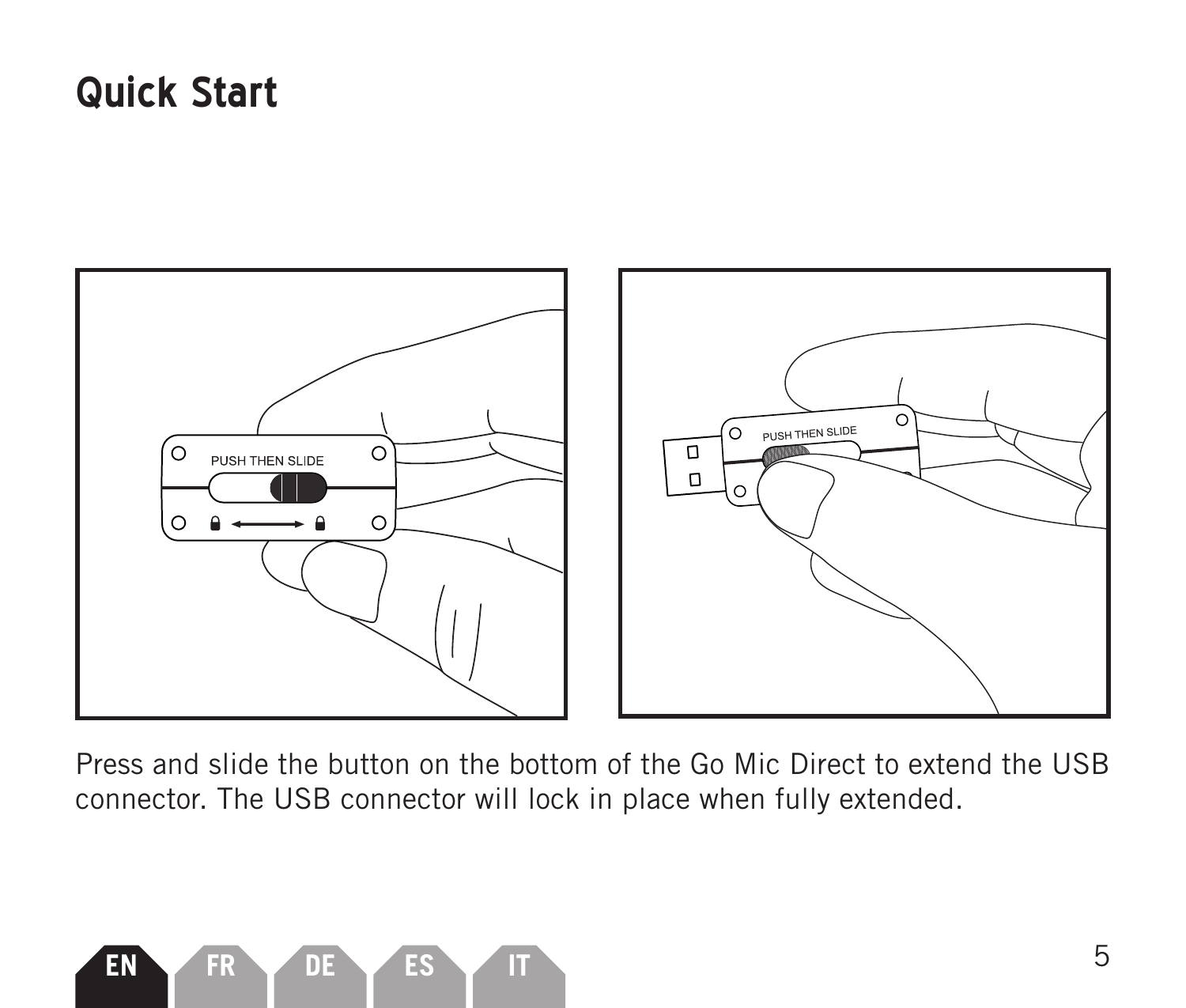#### **Quick Start**



Plug the microphone into an available USB port on your computer. The Go Mic Direct is designed to work with USB ports on the left or right side of the keyboard.



For optimal performance, rotate the microphone so that it faces the sound source.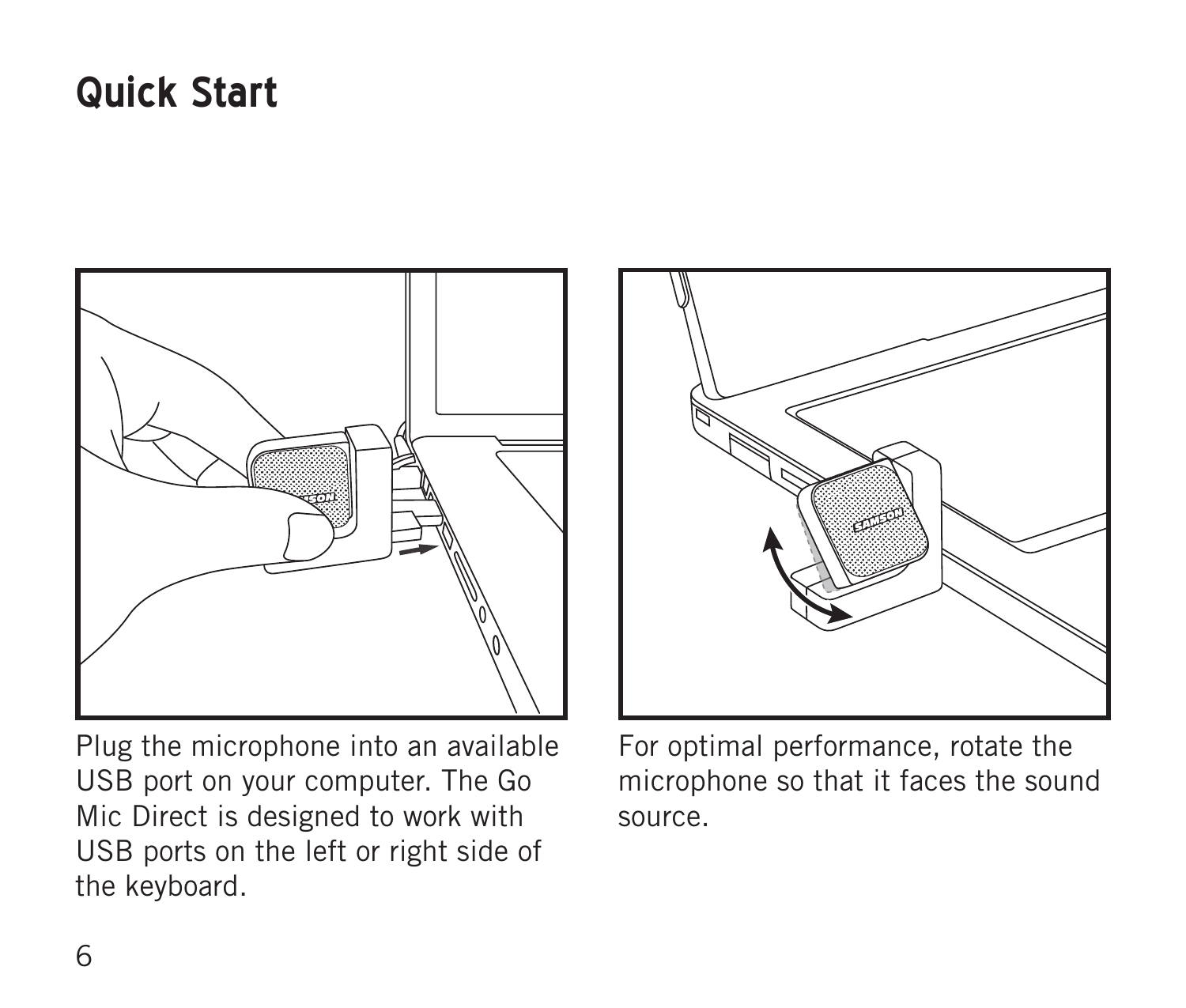### **Samson Sound Deck Software**

Samson's Sound Deck computer software expands the operation of the Go Mic Direct by providing proprietary digital noise reduction algorithms. Sound Deck software works with Windows and Mac OSX operating systems and can be downloaded at www.samsontech.com/gomicdirect.

The **Digital Noise Reduction** algorithm enhances speech applications by reducing ambient noise in your environment such as computer fans and air conditioners. Continuous and repetitive noise is effectively removed from the microphone input, providing cleaner audio for speech recognition, videoconferencing, gaming, and voice over internet communication.

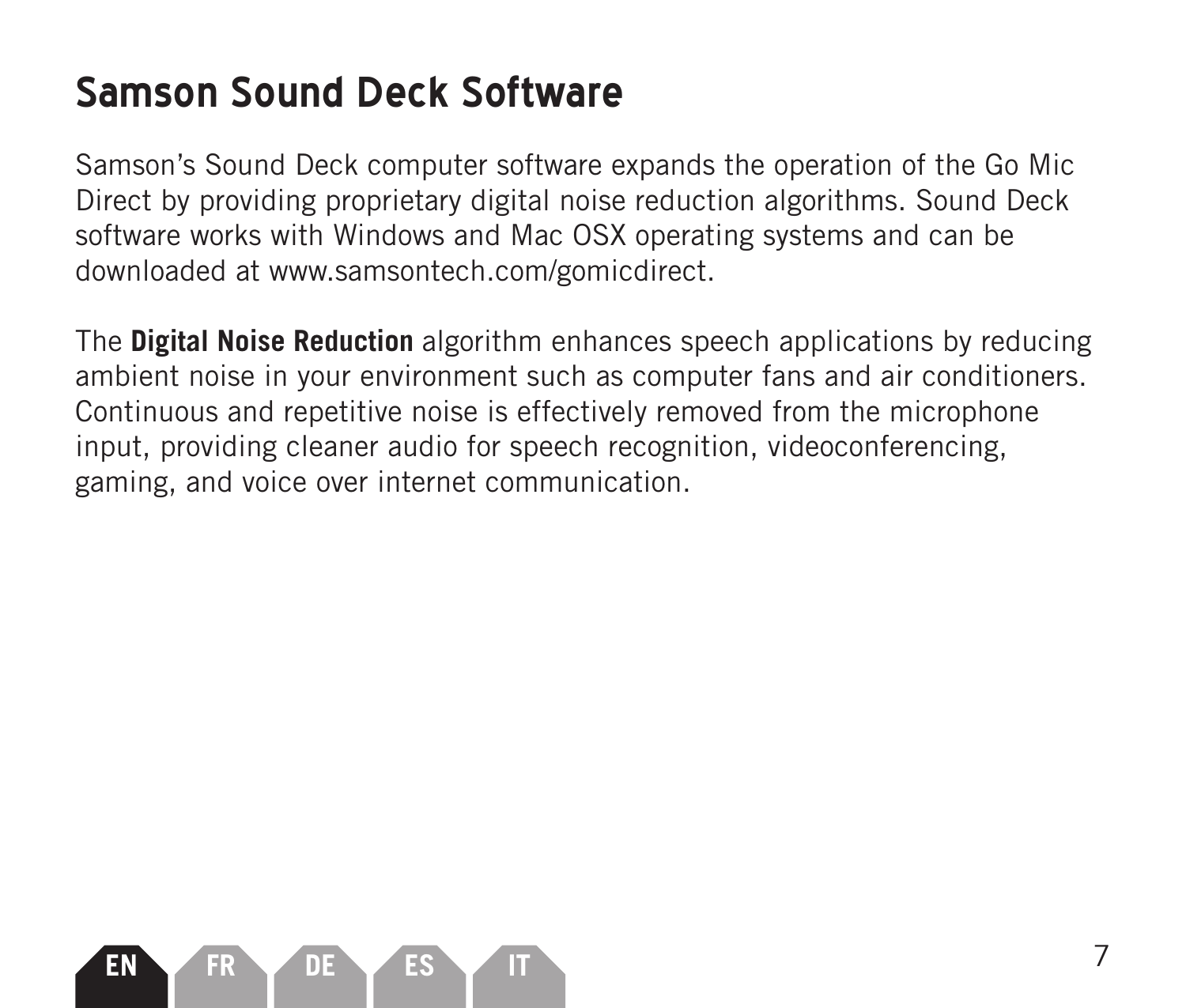## **Computer Setup**

Installing the Go Mic Direct is a simple procedure that takes just a few minutes. Simply connect the included USB cable and begin recording. The following sections of this manual provide detailed instructions on setting up your Go Mic Direct in Windows or MAC OS.

#### **Windows**

- 1. The first time you plug the Go Mic Direct into a USB port, Windows will install the universal USB drivers for that port.
- 2. To set the Go Mic Direct as your default input/recording device, or to change its settings, open the Control Panel, Hardware & Sound settings, then click SOUND. Under Recording tab, you can select the Samson Go Mic Direct from the list of devices and press the Set Default button to set it as the default audio input device.
- 3. To set the gain of the microphone, click the Properties button, and then select the Levels tab. Slide the control until the desired level is reached. If you find that the microphone's red clip LED is lighting frequently, turn this control down until the LED no longer flashes red.
- 4. Download and install the Samson Sound Deck software from www. samsontech.com/gomicdirect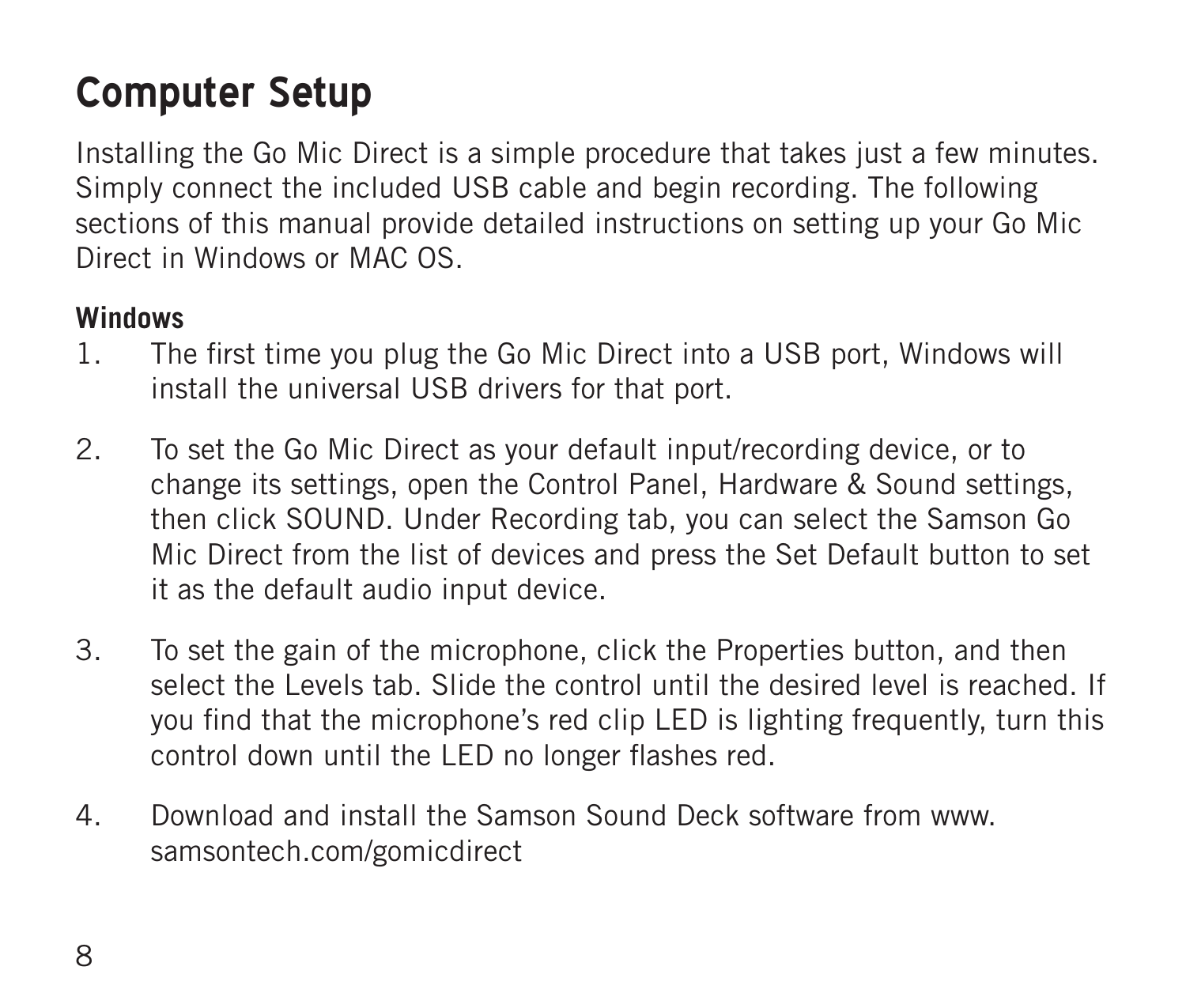## **Computer Setup**

5. Launch the Sound Deck software (found in the Windows task bar) to turn on the noise reduction filters.

#### **Apple MAC OSX**

- 1. To start using the Samson Go Mic Direct, simply plug it in. The LED will illuminate to indicate it is receiving USB power. The MAC will recognize the USB audio device and automatically install a universal driver.
- 2. To select the Go Mic Direct as the computer's audio input, open System Preferences from the dock or the main Apple Menu.
- 3. Next, open the Sound preferences, choose the Input tab and select Go Mic Direct. To set the gain of the microphone, adjust the Input volume slider at the bottom of the Sound dialog box. The Input Level meter will show the recording level.
- 4. Download and install the Samson Sound Deck software from www.samsontech.com/gomicdirect
- 5. In the Control Panel, click on the Samson Sound Deck icon to launch the software and turn on the noise reduction filters.



Paranta



**Illians** R

Cincine

9 **EN FR DE ES IT**